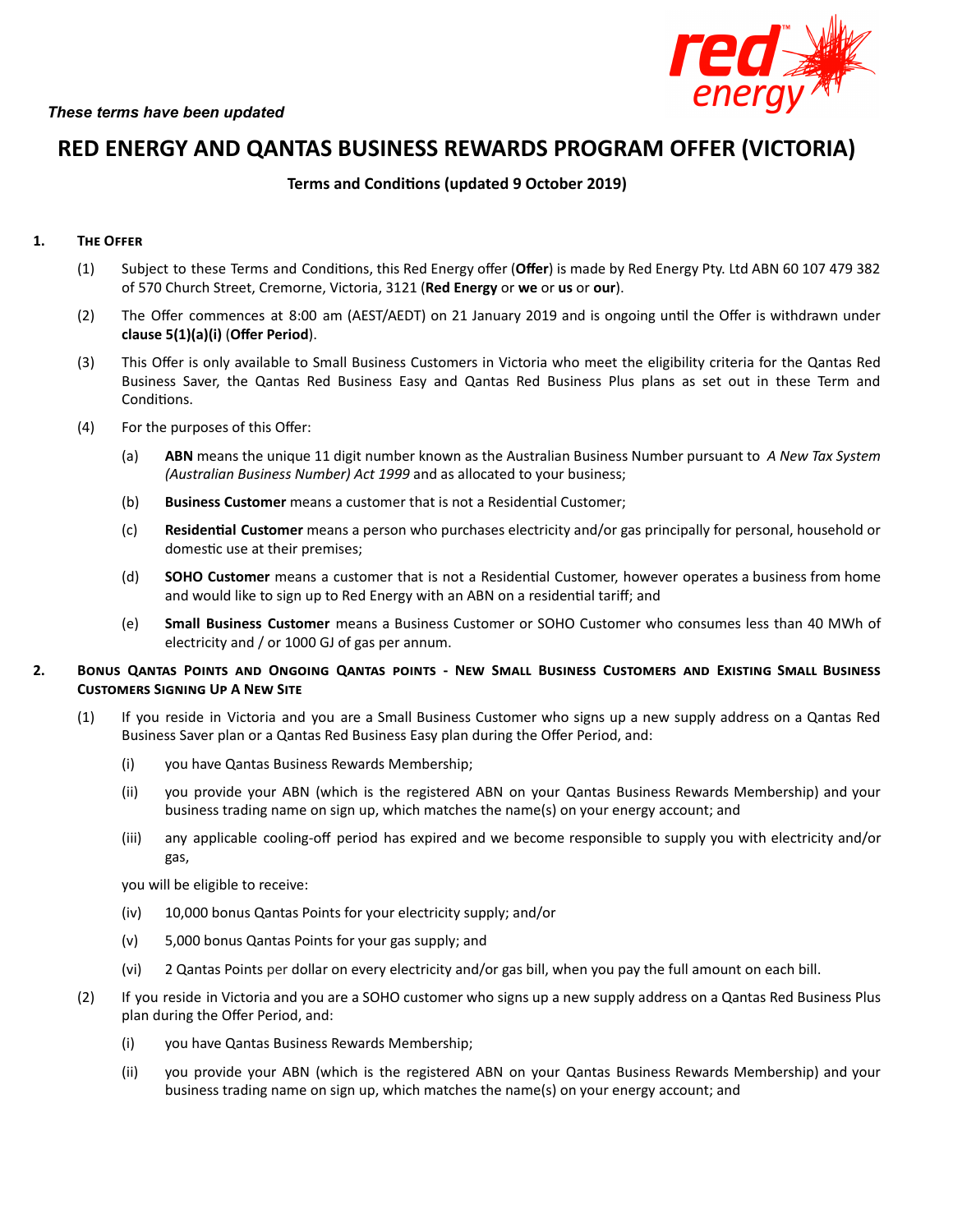(iii) any applicable cooling-off period has expired and we become responsible to supply you with electricity and/or gas,

you will be eligible to receive:

- (iv) 10,000 bonus Qantas Points for your electricity supply; and/or
- (v) 5,000 bonus Qantas Points for your gas supply; and
- (vi) 7 Qantas Points per dollar on every electricity and/or gas bill, when you pay the full amount on each bill.
- (3) You will only be eligible for bonus Qantas Points when you sign up to a new Qantas Red Business Saver plan, a Qantas Red Business Easy plan or a Qantas Red Business Plus plan at a new supply address. Bonus Qantas Points will be credited no more than once per customer for each Qantas Product at each supply address. Bonus Qantas Points will only be awarded once if a customer changes energy providers and moves back to Red Energy within 12 months.
- (4) You will be eligible to earn ongoing Qantas Points under **clause 2(1)(vi)** or **clause 2(2)(vi)** unl:
	- (i) you're no longer a customer of ours; or
	- (ii) you're no longer on the relevant Qantas product or switch to another Red Energy plan; or
	- (iii) you're no longer classified as Small Business Customer under the applicable energy laws; or
	- $(iv)$  you no longer have an active and current ABN on your Qantas plan with us; or
	- (v) we withdraw the Offer under **clause 6(1)(a)(i)**. If we withdraw the offer under **clause 6(1)(a)(i)**, we will provide you with reasonable notice of such withdrawal and also place a notice on our Website.

#### **3. ONGOING POINTS - EXISTING SMALL BUSINESS CUSTOMERS**

- (1) As at the commencement of this Offer, if you are an existing Small Business Customer of Red Energy in Victoria on a current Living Energy Saver plan, Easy Saver plan, Living Energy Green plan, Red Easy plan, Living Energy Simple plan or Living Energy Easy plan, and:
	- (i) you have Qantas Business Rewards Membership;
	- (ii) you provide your ABN (which is the registered ABN on your with Qantas Business Rewards Membership) and your business trading name on sign up, which matches the name(s) on your energy account; and
	- (iii) agree to change your existing energy plan to a Qantas Red Business Saver plan, a Qantas Red Business Easy plan or a Qantas Red Business Plus plan,

you will be eligible to receive:

- (iv) if you have agreed to a Qantas Red Business Saver plan or a Qantas Red Business Easy plan, 2 Qantas Points per dollar on every electricity and/or gas bill when you pay the full amount on each bill; or
- (v) if you have agreed to the Qantas Red Business Plus plan, 7 Qantas Points per dollar on every electricity and/or gas bill when you pay the full amount on each bill.
- (2) If you have agreed to the Qantas Red Business Plus plan or the Qantas Red Business Easy plan, you agree to forego any existing Pay on Time™ discount on your current energy plan from the start of your current billing period (this means your energy charges since your last bill will not be discounted) and:
	- (a) if you have agreed to the Qantas Red Business Easy plan, instead will earn 2 Qantas Points per dollar as set out under **clause 3(1)(iv)**; or
	- (b) if you have agreed to the Qantas Red Business Plus plan, instead will earn 7 Qantas Points per dollar as set out under **clause 3(1)(v)**.
- (3) You will be eligible to earn ongoing points under **clause 3(1)** until:
	- (i) you're no longer a customer of ours; or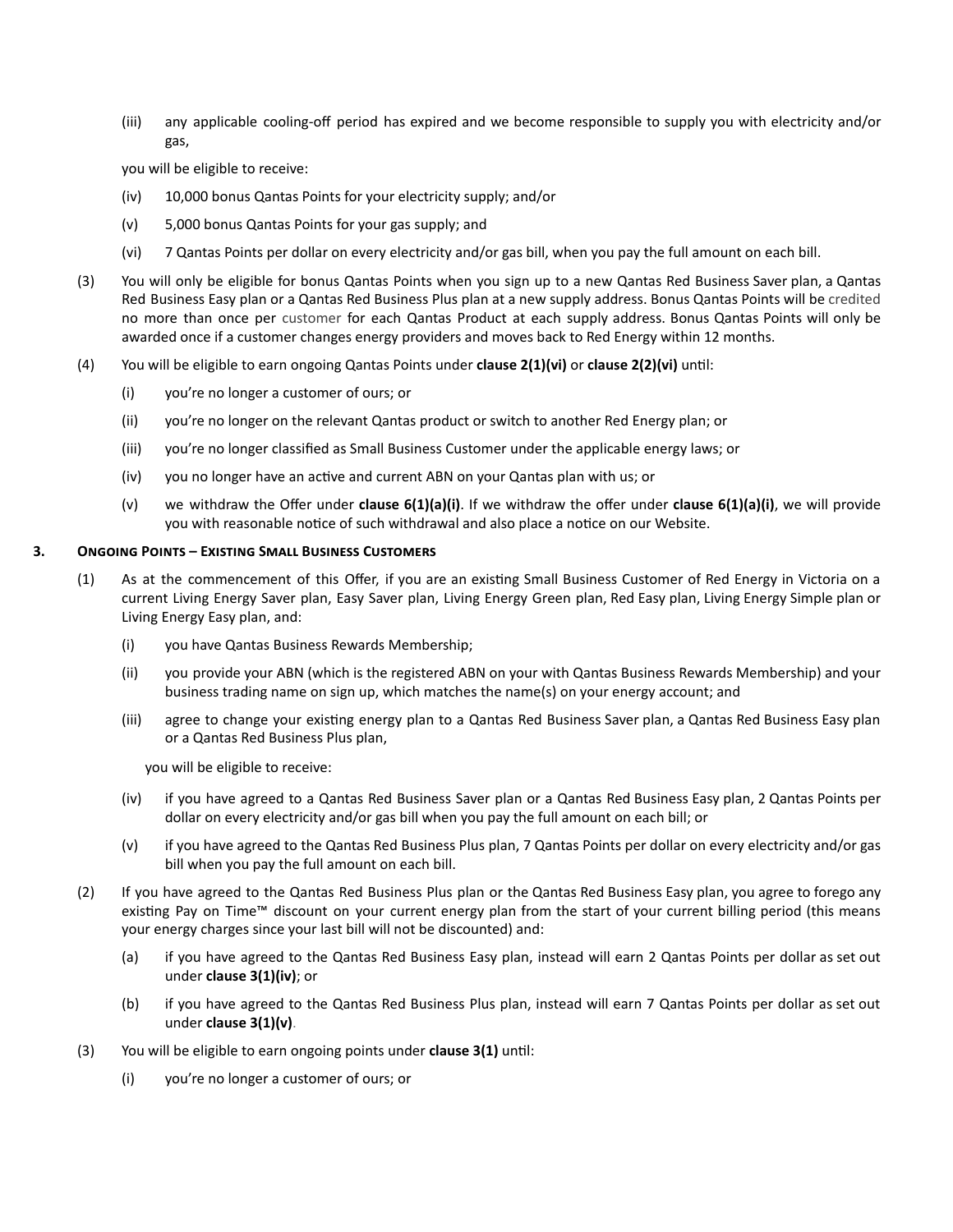- (ii) you're no longer on the relevant Qantas product or switch to another Red Energy plan; or
- (iii) you're no longer classified as Small Business Customer under the applicable energy laws; or
- (iv) you no longer have an active and current ABN on your Qantas plan with us; or
- (v) we withdraw the Offer under **clause 6(1)(a)(i)**. If we withdraw the offer under **clause 6(1)(a)(i)**, we will provide you with reasonable notice of such withdrawal and also place a notice on our Website.

### **4. ADDITIONAL ONGOING POINTS - QBR AND QFF CUSTOMER**

- (1) A Small Business Customer who is nominated as either a Director or Authorised Person on either a business Qantas Red Business Saver plan, a Qantas Red Business Easy plan or a Qantas Red Business Plus plan who is also primary or secondary account holder for a residential supply address on a residential Qantas Red Saver or Qantas Red Plus plan, will be eligible to receive an additional 1 QFF point per dollar on their residential electricity and/or gas bill when they pay each bill on time.
- (2) You will be eligible to earn ongoing points under **clause 4(1)** until:
	- (i) you're no longer a customer of ours; or
	- (ii) you're no longer on a business **and** residential Qantas Red plan or switch to another Red Energy plan; or
	- (iii) you're no longer classified as Small Business Customer under the applicable energy laws; or
	- (iv) you no longer have an active and current ABN on your Qantas plan with us; or
	- (v) we withdraw the Offer under **clause 6(1)(a)(i)**. If we withdraw the offer under **clause 6(1)(a)(i)**, we will provide you with reasonable notice of such withdrawal and also place a notice on our Website.

#### 5. OTHER IMPORTANT INFORMATION AND QANTAS BUSINESS REWARDS TERMS AND CONDITIONS

- (1) We will arrange for bonus Qantas Points and any ongoing Qantas Points you are eligible for under these Terms and Conditions to be credited to your Qantas Business Rewards Membership account within a reasonable timeframe when you become eligible to receive those points. For the avoidance of doubt, if you do not pay the bill in full you will not be eligible to earn any Qantas Points for that bill. We are not responsible thereafter for the manner in which your points are credited or any characteristics of those points.
- (2) Any bonus Qantas Points or any ongoing Qantas Points you are eligible for under these Terms and Conditions are not exchangeable, transferable or redeemable for cash.
- (3) You must be a Qantas Business Rewards member to earn Qantas Points. A joining fee usually applies, however Red Energy customers can join for free at [www.qantas.com/au/en/business-rewards/join.html?code=PFREDENERGY](https://www.qantas.com/au/en/business-rewards/join.html?code=PFREDENERGY) Membership. Only ABN holders may become Qantas Business Rewards Members and only Qantas Business Rewards Members may become entitled to earn Qantas Points under a Qantas Red Business Saver plan, a Qantas Red Business Easy or a Qantas Red Business Plus plan (that is, individuals are not entitled to Qantas Points in their capacity as an individual). Use of Qantas Points are subject to the Qantas Business Rewards program, and the QFF Program Terms (which can be found at www.redenergy.com.au/qantas-terms-and-conditions), which are subject to change.
- (4) You are liable for any and all taxation implications (including but not limited to, fringe benefits tax) relating to your earning and use of Qantas Points on our Qantas Red Business Saver plan, Qantas Red Business Easy plan or Qantas Red Business Plus plan (as applicable) and under the Offer and these Terms and Conditions.

#### **6. M**

- (1) Notwithstanding any other provision in these Terms and Conditions:
	- (a) Red Energy may:
		- $(i)$  suspend or withdraw all or any part of this Offer for any reason and at any time; and/or
		- (ii) vary the terms or content of all or any part of this Offer including (without limitation) any time or date in this Offer, these Terms and Conditions and the composition of points or bonus points;